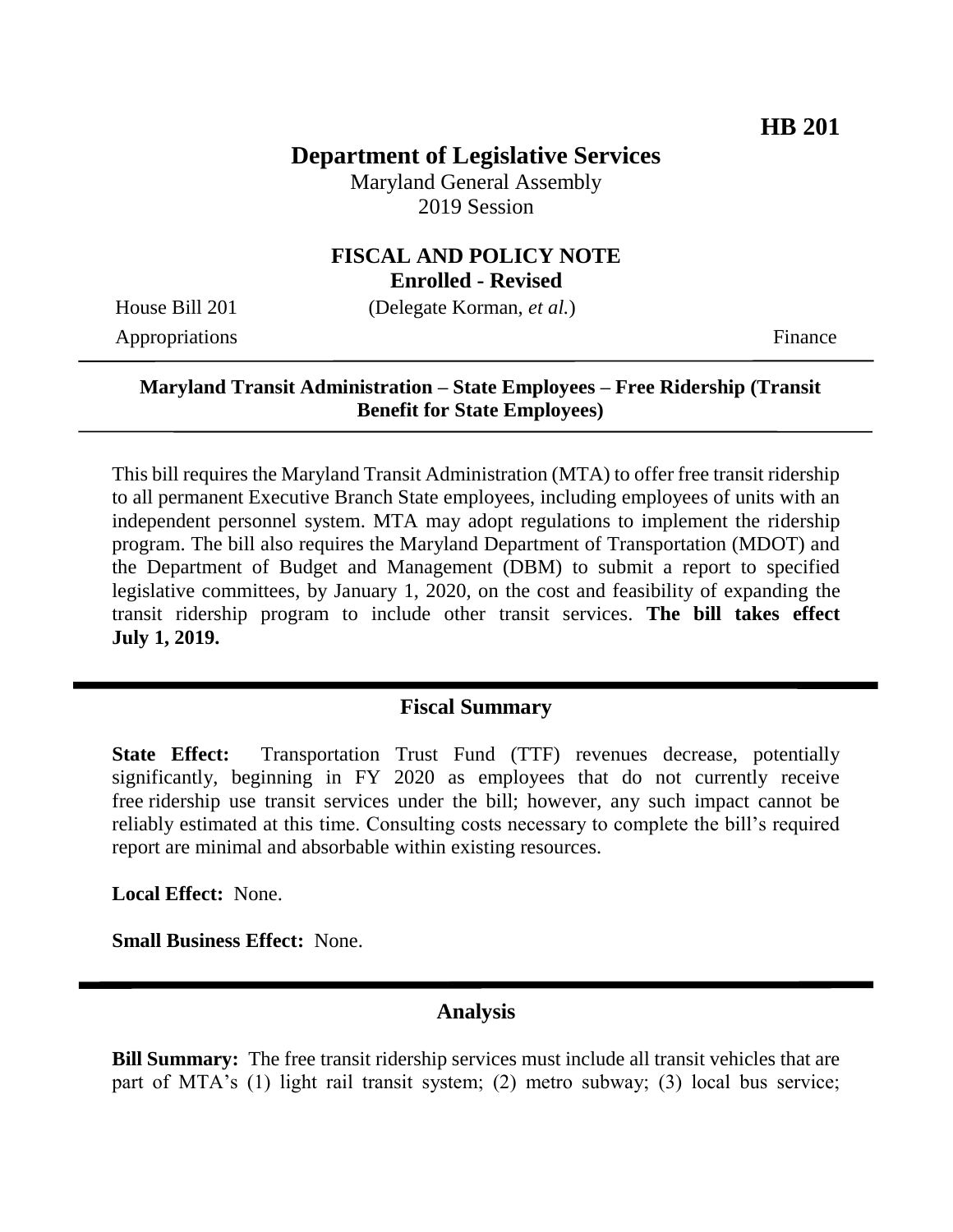(4) commuter bus service in the Baltimore region; and (5) any other systems and services specified by MTA.

The report prepared by MDOT and DBM must include the cost and feasibility of expanding the State employee transit ridership program to include ridership on the Maryland Area Regional Commuter train service and the Washington Metropolitan Area Transit Authority transit services.

**Current Law/Background:** Currently, employees of the Executive Branch of State government, among others, may ride on MTA local service (Baltimore area bus, Metro subway, and light rail) at no cost. This fringe benefit, which is not authorized in statute, was established by the Executive Branch approximately 18 years ago. A November 2009 MDOT report noted that State employees took approximately 1% of the passenger trips on Baltimore area bus, light rail, and Metro subway service in fiscal 2009. The report further conveyed that, if MTA sold monthly passes to each State employee taking free rides, local service revenues would increase by \$1.45 million or 1.9% annually.

DBM advises that college and university employees do not currently receive the ridership benefit but would under the bill.

**State Revenues:** In addition to codifying the free ridership benefit for some State employees, the bill expands the ridership benefit to cover many other State employees that do not currently receive free transit service. A preliminary estimate has identified approximately 5,700 employees who are newly eligible for free ridership services under the bill. This total includes full-time employees of various higher education institutions, including the University System of Maryland and the University of Maryland, College Park.

TTF revenues decrease, potentially significantly, as these employees use MTA's transit services for free under the bill. However, due to several unknown factors, a reliable estimate of the total TTF revenue loss cannot be made at this time. Specifically, the exact number of additional employees eligible for free ridership, and how often those employees use MTA's transit services, are unknown. *For illustrative purposes only*, if 5,700 employees use MTA's transit services an average of 50 times per year (paying an average of \$1.80 per trip under current law), TTF revenues decrease by \$513,000 annually as a result of the bill.

## **Additional Information**

HB 201/ Page 2 **Prior Introductions:** None.